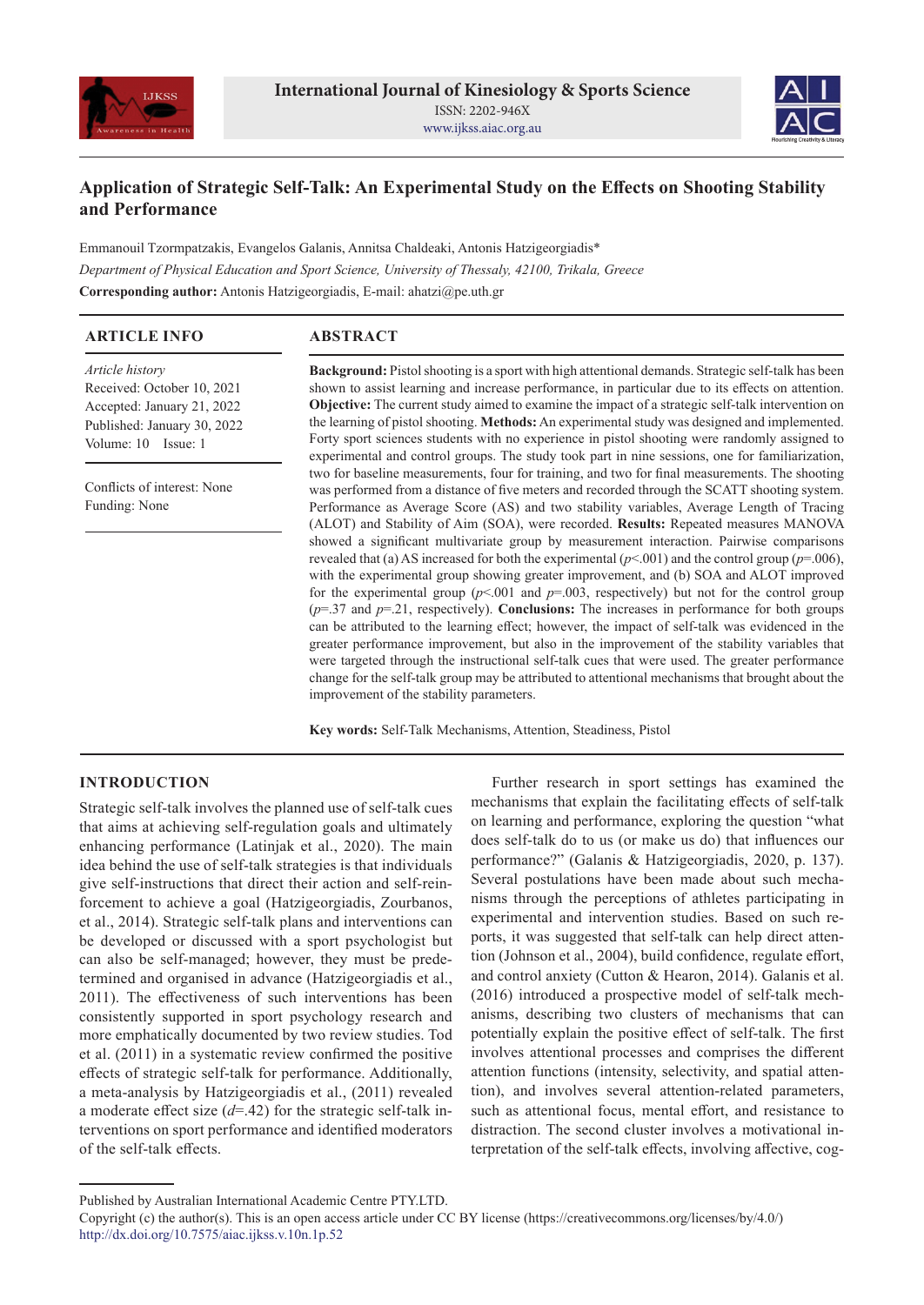nitive, and behavioural facets of motivation, such as self-efficacy, effort, and anxiety.

Fine tasks require high levels of accuracy and precision, and thus better attention skills. Accordingly, self-talk researchers have employed such tasks in the expectation that performance would be enhanced due to attentional improvements. Such studies have involved closed tasks like golf-putting (Bell & Hardy, 2009), tennis serves (Latinjak et al., 2011), and dart throwing (Zourbanos et al., 2013), but also football shooting (Johnson et al., 2004) and basketball free throws (Abdoli et al., 2018). These studies have shown increases in performance, thus providing indirect evidence for the attentional mechanism. Further, direct evidence has been provided from more recent studies. Sarig et al. (2017) reported that instructional self-talk cues prior to a golf putt prolonged the duration of the quiet eye period, which has been linked to higher quality of visual attention. Galanis et al. (2018), examined experimentally how self-talk can affect attention and performance under conditions of external distraction, induced through sudden, non-continuous, loud noise, in laboratory (cognitive task) and field (basketball free-throw) settings. In both studies the results showed that under distracting conditions the experimental group displayed superior performance compared to the control group. This research has provided valuable evidence for attention as a potential mechanism for the beneficial impact of self-talk in fine tasks.

Shooting is a sport requiring enhanced psychological skills. Early investigations in sports involving aiming at a target, such as archery (Salazar et al., 1990) and rifle shooting (Konttinen et al., 1998), have identified decreases in heart rate just before execution; these were evident in novice and expert shooters, with experts showing a larger deceleration. Researchers postulated that heart rate deceleration is linked to more efficient attentional focus. Thus Bahrami et al. (2020), in a study confirming the relationship between attentional focus and shooting performance, concluded that the performance of athletes would be greatly improved if they manage to minimize the effect of distraction, thus maximizing concentration. Considering these postulations in combination with the attention-enhancing impact of selftalk, it appears that strategic self-talk may prove a valuable mental strategy for shooting.

The present study aimed to test the effectiveness of a strategic self-talk intervention, targeting attention and calmness, on pistol shooting performance parameters in novice participants. Accordingly, shooting performance, and, in addition, average length of tracing and stability of aim, which are important stability indices in pistol shooting, were examined. To our understanding this would be the first empirical study exploring the effects of a strategic self-talk intervention on shooting performance parameters. The study extends the literature pertaining to the attentional effects of self-talk, but also provides useful insights for pistol-shooting athletes and coaches. Taking into account the attention demands of pistol shooting, the performance enhancing properties of strategic self-talk, and attention as a viable self-talk mechanism,

it was hypothesized that shooting performance and stability parameters would improve for both groups due to the learning effect, but that improvements would be greater for participants using self-talk.

## **METHOD**

## **Participants and Study Design**

The conduct of the study was approved by the institution's ethics committee (Ref: 1811/9-6-21). An experimental study was conducted. A power analysis (G\*Power, Faul et al., 2007) considering the meta-analytic evidence supporting a moderate effect size  $(d = .48)$  for the impact of strategic selftalk on task performance showed that to achieve a power of .80 at an alpha of .05, a total of 38 participants were required. The inclusion criterion was that participants were sport science students; however, students with prior experience in pistol shooting were excluded. A total of 40 sport science students (22 males 18 females;  $M_{\text{age}} = 20.35$ , *SD*=.89) participated in this study voluntarily. All students provided written informed consent. Participants were randomly assigned to a control group (n=20; 10 males, 10 females) and an experimental group (n=20; 12 males, 8 females). Group (experimental, control) and time (pre-, post-intervention) were the independent variables; shooting performance and stability (length of tracing and stability of aim) were assessed as dependent measures.

#### **Apparatus and Test Protocol**

A Walther air-pistol was used for the shooting task and the SCATT shooting analysis system was used to record performance and stability indices. Three variables were assessed: Average Shooting Score (AS), Average Length of Tracing (ALOT), and Stability of Aim (SOA). The shooting score was the average of the shooting sets the participant took across the sessions; scores ranged from 0 to 10. Stability of aim refers to the diametrical dispersion of the tracing before the shot. It assesses stability and is measured in millimetres (mm) with smaller distances showing greater stability. The average length of tracing refers to the total distance of the tracing the last second before the trigger is pulled. This is also measured in millimetres (mm), with smaller distances showing greater stability, and is the most fundamental index of stability. The difference between SOA and ALOT is that SOA measures how the centre of the aim moves across small intervals over one second while ALOT measures the total distance travelled within this second. These two measures together accurately depict overall stability. The shooting distance was set at five metres and participants performed sets of ten shots.

#### **Intervention Protocol**

The intervention protocol was based on the recommendations for the development of strategic self-talk intervention provided by Hatzigeorgiadis et al. (2020) and Hatzigeorgiadis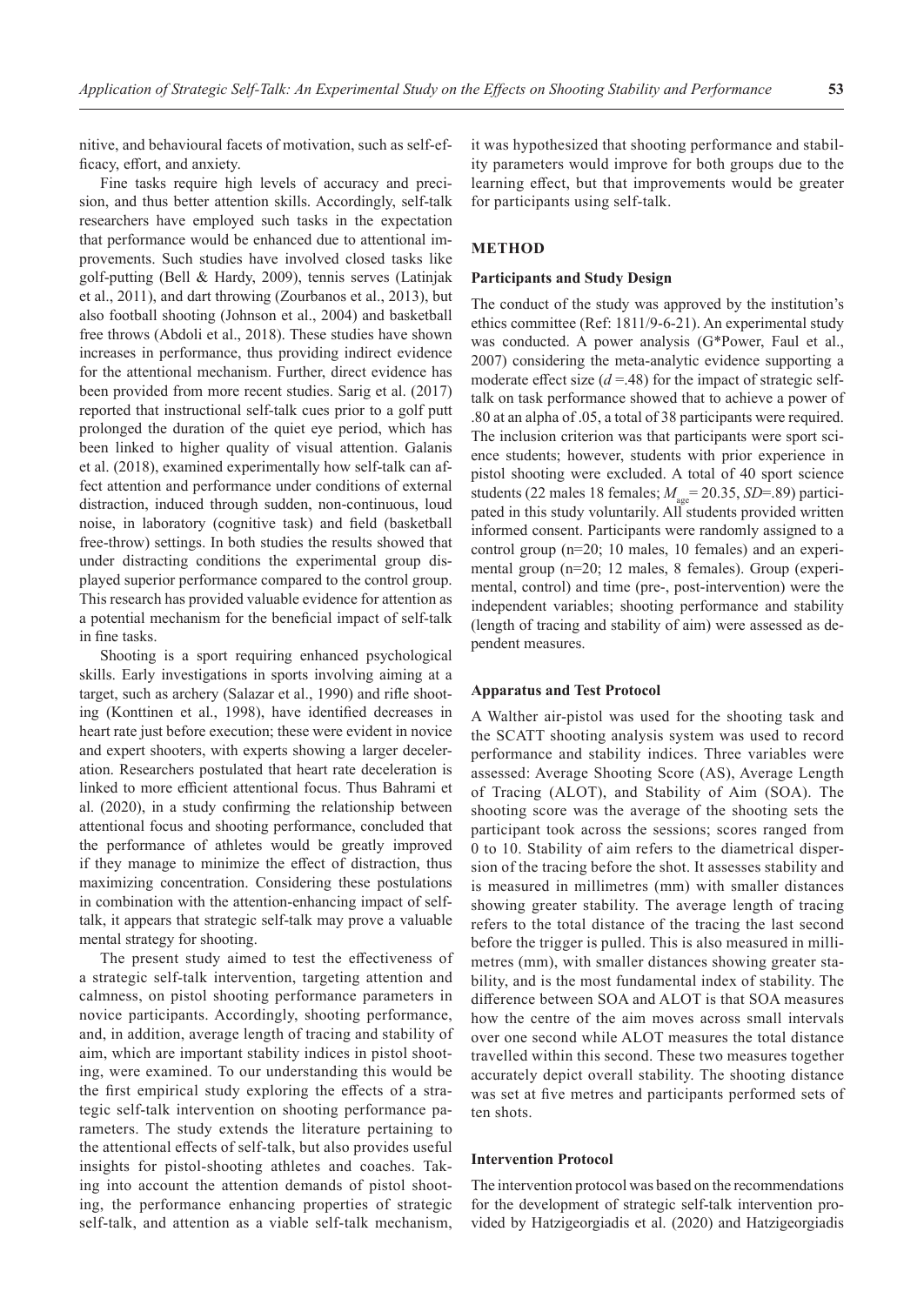et al. (2009) including baseline assessment, training using self-talk, and final assessment. The study was implemented over nine sessions. In the first session, participants received detailed information for the study and signed consent forms. Subsequently, they were introduced to the equipment and received instructions on the basic aspects of the shooting technique. Finally, participants practiced ten familiarisation shots, which were not recorded. Sessions two and three were the same for participants of both groups. Following a standard calibration procedure, the participants performed two shooting sets (ten shots per set) from a five-meter distance, with a one-minute interval between sets. They were advised to shoot at their own pace while keeping in-stance between shots. During these two sets participants were provided feedback and technical instructions. The average score of the two sets was used as the baseline measurement. The following four sessions (session four to seven) were used for shooting training. In these sessions, participants of the experimental group received instructions regarding the use of strategic self-talk (Galanis et al., 2018) and practiced using different cues (e.g., loose trigger, shooting pin). The final two sessions (session eight and nine) comprised the final assessment. In these sessions, participants of the experimental group were asked to choose a self-talk cue among the ones practiced in the previous sessions based on their preference and use it consistently before each shot.

#### **Statistical Analysis**

A one-way MANOVA was performed to test for differences between the two groups at baseline on the three dependent variables (AS, SOA, ALOT). A mixed-method MANOVA, with one independent factor (group) and one repeated factor (measurement), was calculated to examine differences between the two groups across time on the dependent variables. The assumptions of normality, linearity, and homogeneity for the analyses of variance were satisfied. The level of significance was set at a<.05. IBM SPSS Statistics 23 was used for the data analysis.

#### **RESULTS**

*Baseline comparison:* A one-way MANOVA analysis showed a non-significant multivariate effect at baseline,  $F(3, 36)=1.27$ ,  $p=.30$ , indicating no statistical differences between the experimental and the control group for all dependent measures; for AS, *F*(1, 38)= 0.31, *p*=.58, for SOA, *F*(1, 38)= 3.53, *p*=.07; for ALOT, *F*(1, 38)= 0.28, *p*=.60. The mean scores are presented in Table 1.

*Hypothesis testing:* Mixed method MANOVA analysis revealed a significant multivariate group by time interaction effect for the final measures,  $F(3, 36)=3.72$ ,  $p=.02$ . Examination of the pairwise comparisons revealed that (a) for AS both groups improved significantly, with the effect for the experimental group ( $p$ <.001, partial  $\eta$ <sup>2</sup> = .57) being greater than that of the control group ( $p=0.006$ . partial  $\eta^2 = 0.29$ ); (b) for SOA there was a significant improvement for the experimental group  $(p<.001$ , partial  $\eta^2 = .66$ ) but not for the control group ( $p = .37$ , partial  $\eta^2 = 0.04$ ); for ALOT there was likewise a significant improvement for the experimental group (*p*=.003, partial  $\eta^2 =$  49) but not for the control group (*p*=.21, partial  $\eta^2 = .08$ ).

## **DISCUSSION**

The present study aimed to examine the effectiveness of a strategic self-talk intervention on a pistol shooting task among individuals with no prior experience. The impact of self-talk on learning was assessed through performance measures, but also through the assessment of parameters that are crucial for shooting performance and that are linked to attentional processes. For this purpose, an intervention employing instructional self-talk was developed and implemented. Overall, the results were supportive of the hypotheses, in particular with regard to performance, where both study groups improved with the self-talk group showing greater improvements, and less so with regard to the performance parameters, as these improvements were only observed for the self-talk group.

Both study groups displayed a significant performance increase (average shooting scores); however, examination of the effect sizes shows that the improvement of the experimental group was considerably higher than that of the control group. That both groups improved significantly can be attributed to the learning effect, as for novel tasks, as was the case in this study, there is more room for learning and improvement can be achieved faster compared to welllearned tasks. In our study, participants practiced the skill enough to improve. Nevertheless, in accordance with our hypothesis, the impact of the strategic self-talk intervention was identifiable in the greater progress participants using self-talk exhibited. The effectiveness of strategic self-talk to facilitate learning in novel tasks has been well documented in previous studies involving basketball skills (Perkos et al., 2002), taekwondo kicking (Zetou et al., 2014), softball throwing (Chang et al., 2014), and overarm handball throwing accuracy (Zourbanos et al., 2013). Compared to these studies that assessed performance in different skills, the present study in addition explored differences in performance parameters that can help to understand why performance was improved.

| <b>Table 1.</b> Mean scores and standard deviation for the |
|------------------------------------------------------------|
| experimental and the control groups                        |

|              | <b>Baseline</b> |           | Final  |           |
|--------------|-----------------|-----------|--------|-----------|
|              | M               | <b>SD</b> | M      | <b>SD</b> |
| AS           |                 |           |        |           |
| Experimental | 3.95            | 1.35      | 5.40   | 1.22      |
| Control      | 4.22            | 1.68      | 5.11   | 1.46      |
| <b>SOA</b>   |                 |           |        |           |
| Experimental | 102.69          | 20.56     | 80.44  | 14.94     |
| Control      | 90.73           | 19.70     | 86.94  | 21.89     |
| <b>ALOT</b>  |                 |           |        |           |
| Experimental | 459.27          | 131.72    | 378.42 | 74.65     |
| Control      | 435.07          | 158.82    | 403.02 | 95.27     |

*M: Mean; SD: Standard Deviation, AS: Average Shooting Score, SOA: Stability of Aim, ALOT: Average Length of Tracing*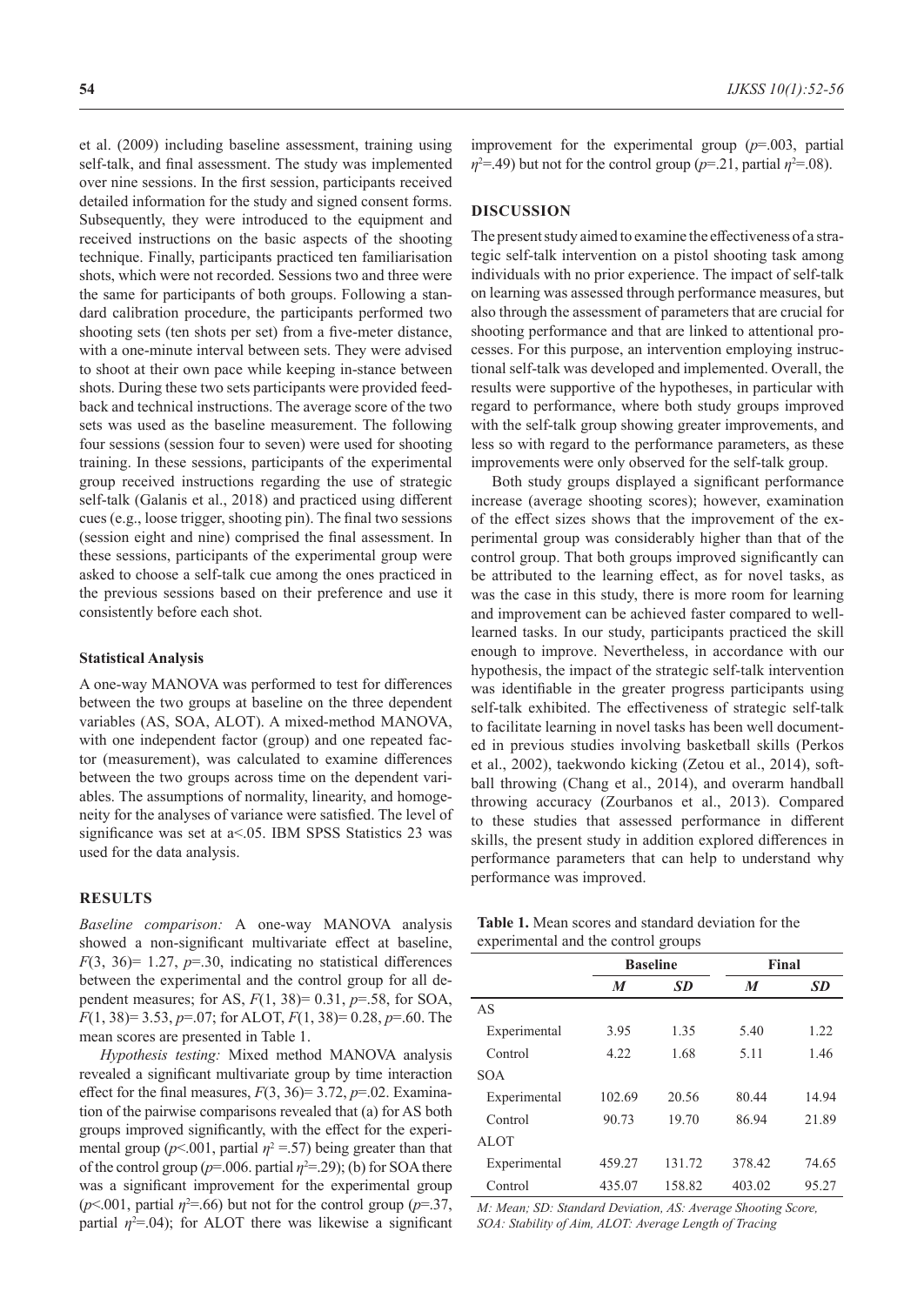In particular, the self-talk intervention improved the parameters reflecting stability, SOA and ALOT, which contrary to our hypotheses did not show significant changes for the control group. Our expectations were based on the learning assumption, i.e., that practice would improve stability as participants were made aware of its importance through the instructions. Nevertheless, the improvement of the control group was not significant. That the self-talk group improved can be attributed to the use of the cues that reflected the instructions all participants received at the beginning of the shooting sessions regarding stability (e.g. loose trigger, shooting pin). The self-talk cues apparently increased participants' attention to the stability instructions and as a result improved SOA and ALOT. Accordingly, the improvements in shooting performance can possibly be attributed to the improvements of the stability parameters, thus supporting an attentional interpretation of the performance effects of self-talk.

In the sport literature, indirect and direct evidence for the attentional effects of self-talk has been provided. Indirect evidence can be claimed by studies examining the effects of selftalk in sport tasks with particular attentional demands (Bell & Hardy, 2009; Latinjak et al., 2011), or under conditions that are challenging for attention (Galanis et al., 2018; Gregersen et al., 2017). Direct evidence has been reported in a study examining the effects of self-talk in shooting through eye-tracking (Sarig et al., 2017), where it was found that self-talk extended quiet eye duration before the shot. Moreover, direct evidence has been reported by Galanis et al. (2021) who tested the effects of strategic self-talk on attentional performance through cognitive tests. Their findings throughout six experiments revealed that in the tests assessing the different dimensions of attention, participants using self-talk had faster reaction times than controls.

## **Limitations and Recommendations for Future Research**

A limitation that has to be noted regarding the present study is that the sample consisted of sport science students. In the sport self-talk literature, the relatively large number of student samples that have been employed, for convenience reasons, to test the effectiveness of strategic self-talk has been identified as a limitation, because it restricts the generalizability of the findings for athletes (Hardy et al., 2018). As self-talk has been developed as a strategy not only for performance enhancement but also for skill acquisition, the use of such samples is justifiable; nevertheless, future studies with athletes in the early sporting stages will further enhance our confidence in the effectiveness of strategic self-talk in assisting the learning process for the fine and complex task of pistol shooting.

## **Strengths and Practical Implications**

Despite this limitation, our study adds valuable evidence to the contemporary self-talk literature. Until recently, the majority of the studies conducted have explored the impact of self-talk interventions in different settings, both laboratory (Theodorakis et al., 2000) and field (Hatzigeorgiadis, Galanis, et al., 2014), in a variety of tasks such as tasks involving fine (e.g., Latinjak et al., 2011) and gross (e.g., McCormick et al., 2018) skills. These studies have provided important

support for the effectiveness of strategic self-talk on facilitating learning; however, as Hardy et al. (2009) indicated, research should move beyond mere performance and explore the mechanisms that can help explain the effectiveness of strategic self-talk. Considering this recommendation, the present study explored, in addition to performance, the effects of strategic self-talk on shooting performance parameters related to attentional aspects of shooting. The findings provide evidence that can eventually inform practice. Coaches and sport educators should be encouraged to teach shooters how to use strategic self-talk tailored to individual needs. Drawing on the results of this study, strategic self-talk could aim at improving stability through development of attentional skills pertaining to arm steadiness and trigger pooling.

## **CONCLUSION**

The present study adds to the extant literature by combining in one study performance and attention-related performance parameters, thus further enhancing our confidence that attention is a viable mechanism explaining the effectiveness of self-talk in sport tasks. This line of research, in particular with regard to pistol shooting, a sport where attention, composure, and fine movement are predominant and hand-eye coordination is of utter importance, can be further extended through the use of eye-tracking technology. Such research would further enhance our understanding of the attentional mechanisms regulating the effectiveness of self-talk.

## **ACKNOWLEDGMENT**

The manuscript describes a study that was submitted as a dissertation, towards the requirements of the bachelor degree, by the first author.

## **REFERENCES**

- Abdoli, B., Hardy, J., Riyahi, J. F., & Farsi, A. (2018). A closer look at how self-talk influences skilled basketball performance. *The Sport Psychologist, 32(1),* 9–15. https://doi.org/10.1123/tsp.2016-0162
- Bahrami, A., Moradi, J., & Rasouli, P. (2020). The relationship between cognitive styles, attention and performance of shooting skill. *International Journal of Motor Control & Learning, 2(3),* 23–30. https://doi.org/10.29252/IJMCL.2.3.23
- Bell, J. J., & Hardy, J. (2009). Effects of attentional focus in skilled performance in golf. *Journal of Applied Sport Psychology, 21(2),* 163–177. https://doi. org/10.1080/10413200902795323
- Chang, Y. K., Ho, L. A., Fu, F. J. H., Ou, C. C., Song, T. F., & Gill, D. L. (2014). Self-talk and softball performance: The role of self-talk nature, motor task characteristics, and self-efficacy in novice softball players. *Psychology of Sport and Exercise, 15(1),* 139–145. https://doi. org/10.1016/j.psychsport.2013.10.004
- Cutton, D. M., & Hearon, C. M. (2014). Self-talk functions: Portrayal of an elite power lifter. *Perceptual & Motor Skills, 119(2),* 478–494. https://doi.org/10.2466/29. PMS.119c25z2